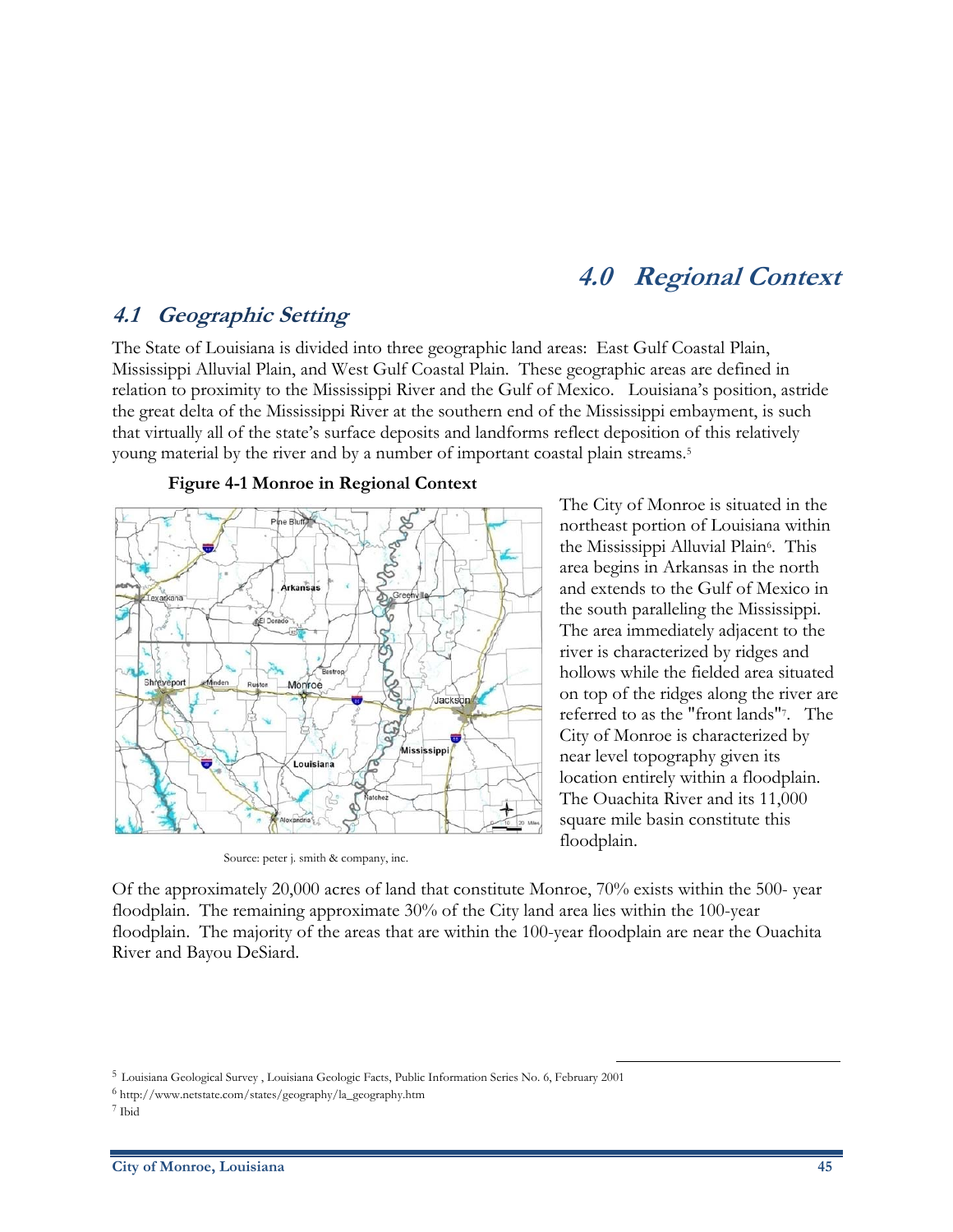

The Ouachita River serves as a defining boundary of Monroe. It is situated along the west boundary of the City and flows in a north-south direction. With its beginnings in the Ouachita Mountains in Arkansas, the river flows south throughout Arkansas as a mountain stream until it reaches just south of Hot Springs, AK, where it empties into Ouachita Lake and then becomes a river on its way into Louisiana. Other important waterways in Monroe include Bayou DeSiard and Black Bayou Lake. A waterfront of both river and bayou winds a spine through the City that acts as a unifying element in the overall organization of the City.

Louisiana is essentially flat, having little to no elevation throughout the entire State. New Orleans has the lowest, flattest, and geologically youngest setting<sup>8</sup>. The metropolitan area has an average elevation of about 1.3 feet. Further northwest of New Orleans and to the west of Monroe, sits the highest point in the State, Mount Driskill. At 535 feet high, this landform is located 5.3 miles southeast of Bryceland, Louisiana, in the northwest portion of the State. Consisting of nonmarine quartz sands overlain by marine clays and silts and coastal sands of the Cook Mountain Formation, the landform was named for James Christopher Driskill who purchased the land occupying the mountain in 1859.9

## **4.2 Geologic Setting**

Louisiana lies within the geologic tectonic province known as the Gulf Coast Basin where the rock structures are covered by thick sedimentary rocks. The rocks dip downward toward the sea causing the steady subsidence of the land. Over a period of some 50 million years, the Mississippi River rose and fell over the state carrying organic matter from the core of the North American continent and piling it upon the edge of the Gulf of Mexico.10 The organic matter has also been deeply buried under the entire state, turning into petroleum. During dry periods, large beds of salt were laid down through evaporation, leaving salt domes interlaced in the sedimentary strata.

The geology of the state also features some regional systems of shallow growth fault lines. These fault systems trend for some distance, essentially paralleling the Louisiana coastline. The fault systems move as a gradual creep versus the sudden breaking of rock typically associated with earthquakes. No detected earthquakes have been attributed to any of the specific mapped fault systems.

## **4.3 Socioeconomic Setting**

The State of Louisiana is divided into parishes. Monroe is located in Ouachita Parish and serves as the Parish seat. Parishes that border Ouachita Parish include: Union, Moorehouse, Richland, Caldwell, Jackson, and Lincoln. As the economic hub of northeast Louisiana, the City of Monroe serves as the healthcare and retail center for the surrounding area along with a strong presence of finance and insurance "back-office" employment.

A post-Katrina influx of people has helped the City and region experience a reduction in its unemployment rate to below four percent in 2006. The economy of Monroe fared well in light of Katrina – the value of new building permits increased nearly 50% in one year (from \$59 million in 2004 to nearly \$100 million in 2005)<sup>11</sup>.

 $\overline{a}$ 8 Louisiana Geological Survey, Louisiana Geologic Facts, Public Information Series No. 6, February 2001

<sup>9</sup> Louisiana Geological Survey, Louisiana Geologic Facts, Public Information Series No. 6, February 2001

<sup>10</sup> http://geology.about.com/library/bl/maps/bllouisianamap.htm, accessed September 12, 2007

<sup>11</sup> College of Business Administration of ULM. The Economy and Demography of Northeast Louisiana, 2007.